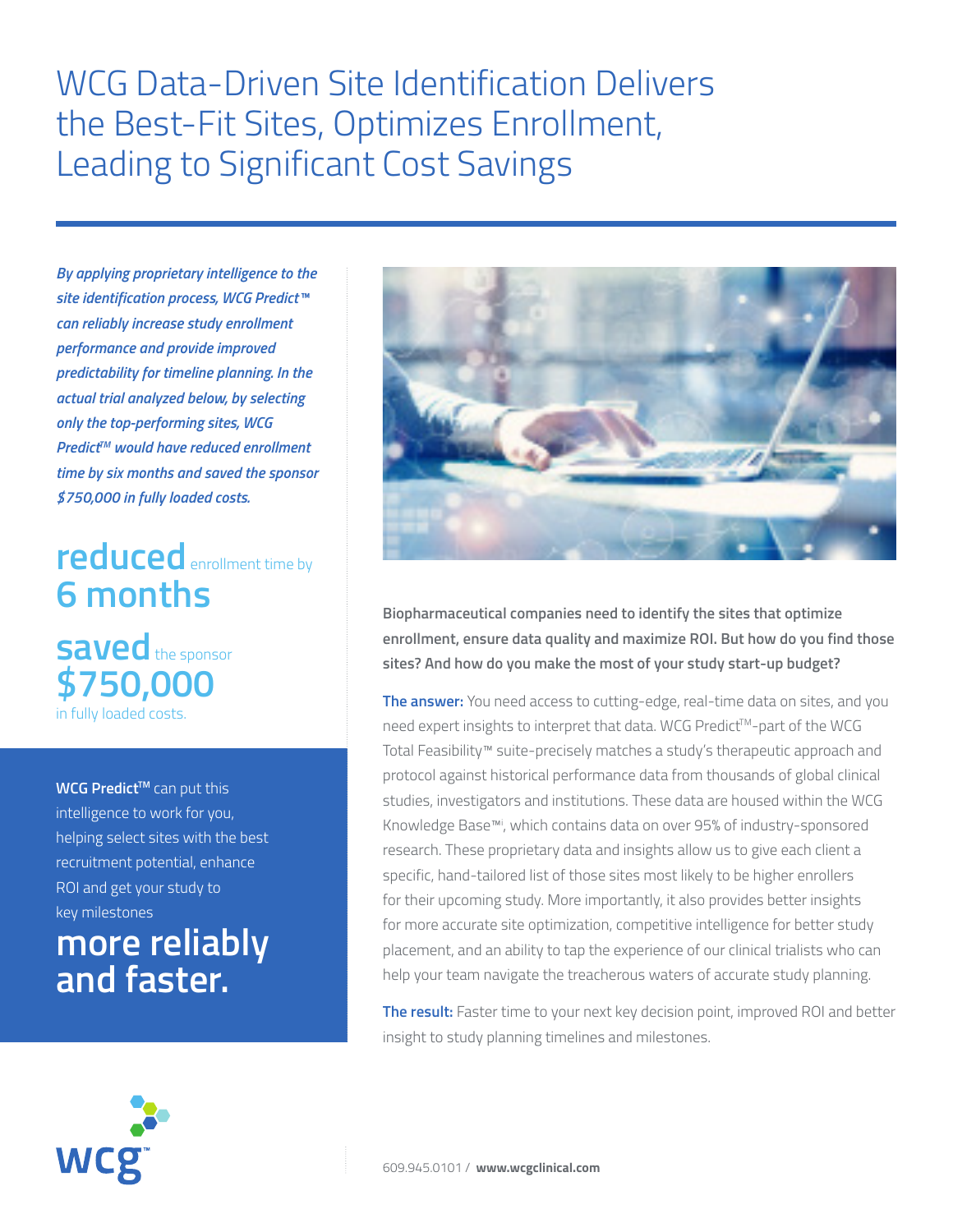

### **The Analysis**

To assess how WCG Predict™ could enhance study enrollment performance, we conducted a retrospective analysis of a completed trial for type 2 diabetes. This trial required 150 patients and was conducted in the U.S. and Canada. Utilizing 44 sites, the actual study enrollment was 0.15 patients per site per month (PPSPM). It took 19 months to complete.



Using WCG Knowledge Base™ data, we conducted the retrospective analysis by identifying the top two quartiles of sites who had been successful in similar studies. Using the top 29 sites from this analysis, enrollment was projected to be 0.24 PPSPM, shortening enrollment time by over 30% from 19 months to 13 months.

**This optimized theoretical model shortened enrollment by six months (>30%), reduced the number of sites by 15 (34%) and saved the sponsor at least \$750,000 in fully loaded costs.**

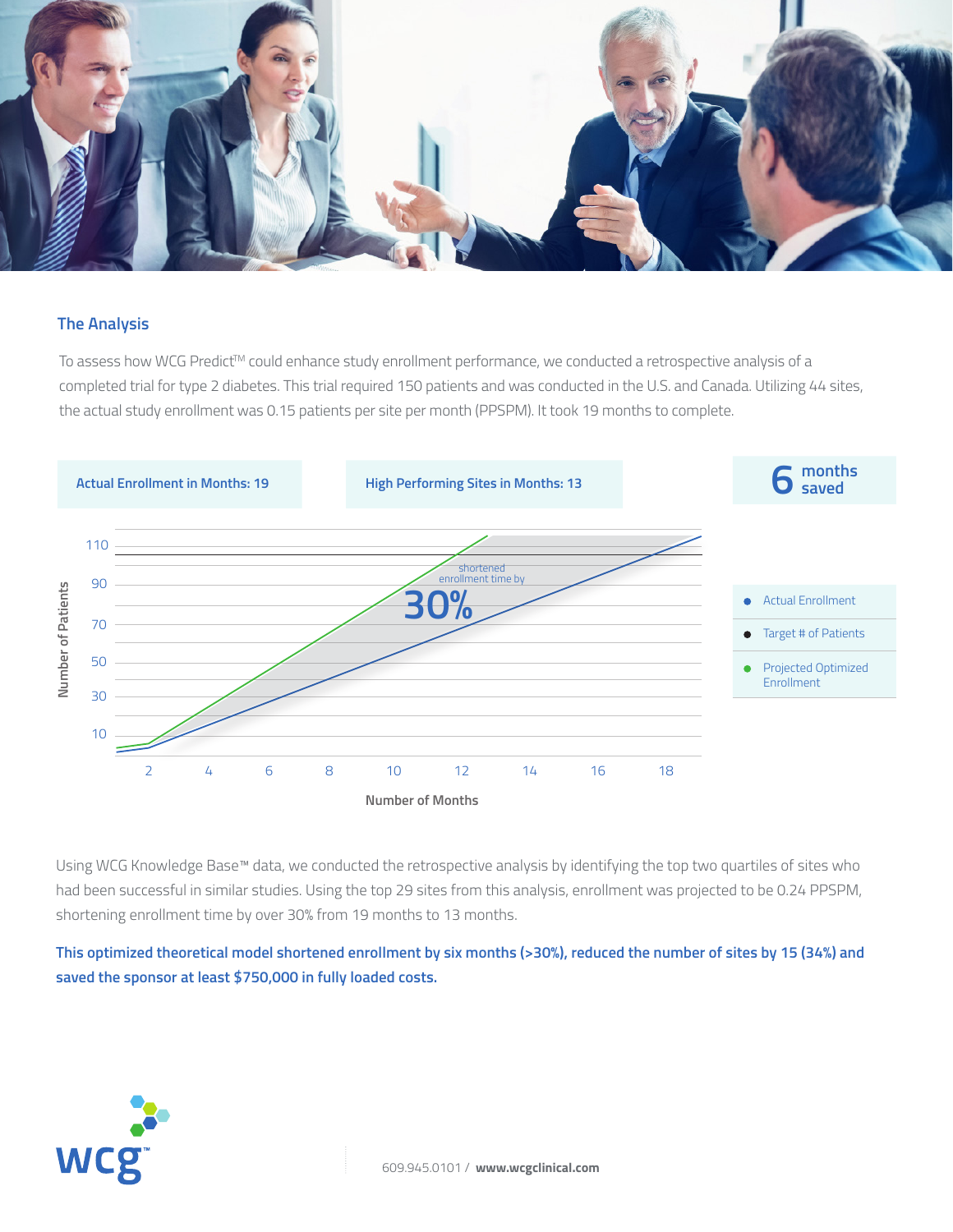#### **What Was Different?**

As noted, we achieved this by identifying sites ranked in the top quartiles, based on data from WCG's Knowledge Base<sup>™.</sup> In the actual study site cohort, more than 60% of the sites ranked in the bottom two quartiles, signifying the set of sites who are considered to be low-performing based on historical data, when compared to their peers.



#### **Before WCG Predict™** to the set of the set of the set of the set of the set of the set of the set of the set of the set of the set of the set of the set of the set of the set of the set of the set of the set of the set o

Use of WCG Predict™ could have reduced the total number of sites from 44 to 29 (a 34% reduction). Using a conservative estimate of \$50,000ii per site, this would have saved the sponsor \$750,000-a figure that doesn't include the savings accrued by a shorter enrollment period.

### **Optimize Site Identification with Proprietary Data**

WCG Predict™ has more information about sites' enrollment performance than any other site identification tool. The WCG Knowledge Base™ includes data on 95% of all industry-sponsored research, enrollment performance on 85% of all FDA-regulated investigators, and demographic and performance metrics for more than 140,000 investigators worldwide. Importantly, this is regulatory-verifiable performance information for investigational sites.

Using these data, WCG's Knowledge Base<sup>TM</sup> runs a series of proprietary algorithms that yield a sub-set of investigators representing the site profile that was proactively identified for the study. The application force-ranks the sub-set of identified sites in order of predictive performance: Quartile 1, 2, 3 or 4. **The chart on the next page shows the value of this model and WCG's approach to site selection.**